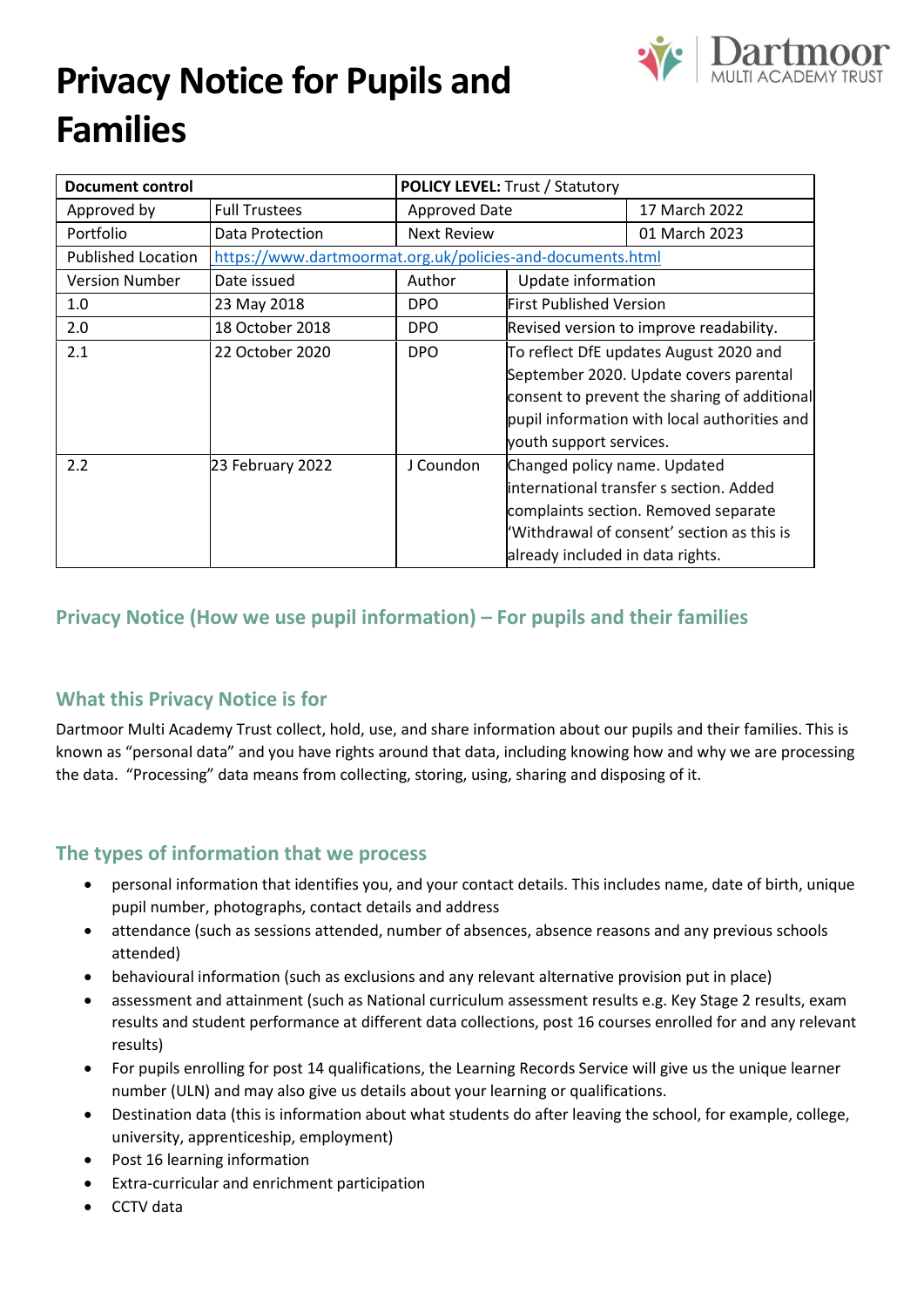

# **Special category data**

- characteristics (such as ethnicity, language, and free school meal eligibility)
- safeguarding information (such as court orders and professional involvement)
- special educational needs (including the needs and ranking)
- medical information (such as Doctor's information, child health, dental health, allergies, medication and dietary requirements)
- Funding (Free school meal, Pupil Premium, ESA, High Needs Funding and Catch Up Funding)
- biometrics (thumb print for catering services)

# **Why we collect and use pupil information**

We collect and use pupil information, for the following purposes:

- to support pupil learning
- to monitor and report on pupil attainment progress
- to provide appropriate pastoral care
- to assess the quality of our services
- to keep children safe
- photographic images for identification purposes (safeguarding), and celebration purposes (to record work, classes and school events)
- to meet the statutory duties placed upon us by the Department for Education
- to comply with the law regarding data sharing
- for site security
- protect public monies against fraud
- to streamline systems
- to monitor use of the Trust's IT systems in accordance with the Trust Acceptable Use Policy
- for payment systems for services such as school meals, school trips or nursery sessions etc.
- to identify free school meal status
- to identify pupil premium eligibility
- for catering management, including the use of biometric data for cashless catering systems where you give us consent to do so
- for school transport and trips
- for identity management systems including photographs

Under the General Data Protection Regulation (GDPR), the lawful bases we rely on for processing pupil information are:

- Article 6(a) Consent (for any processing which does not fall into the bases detail within this section below)
- Article 6(c) Compliance and Legal Obligation

as set out in the Education Act 1996 (as amended). We are required to share information about our pupils with the (DfE) under regulation 3 of The Education (Information About Individual Pupils) (England) Regulations 2013. In addition, there are extensive statutory obligations that a school is subject to – further details about these are available from our Data Protection Officer.

• Article 6(e) - Public Interest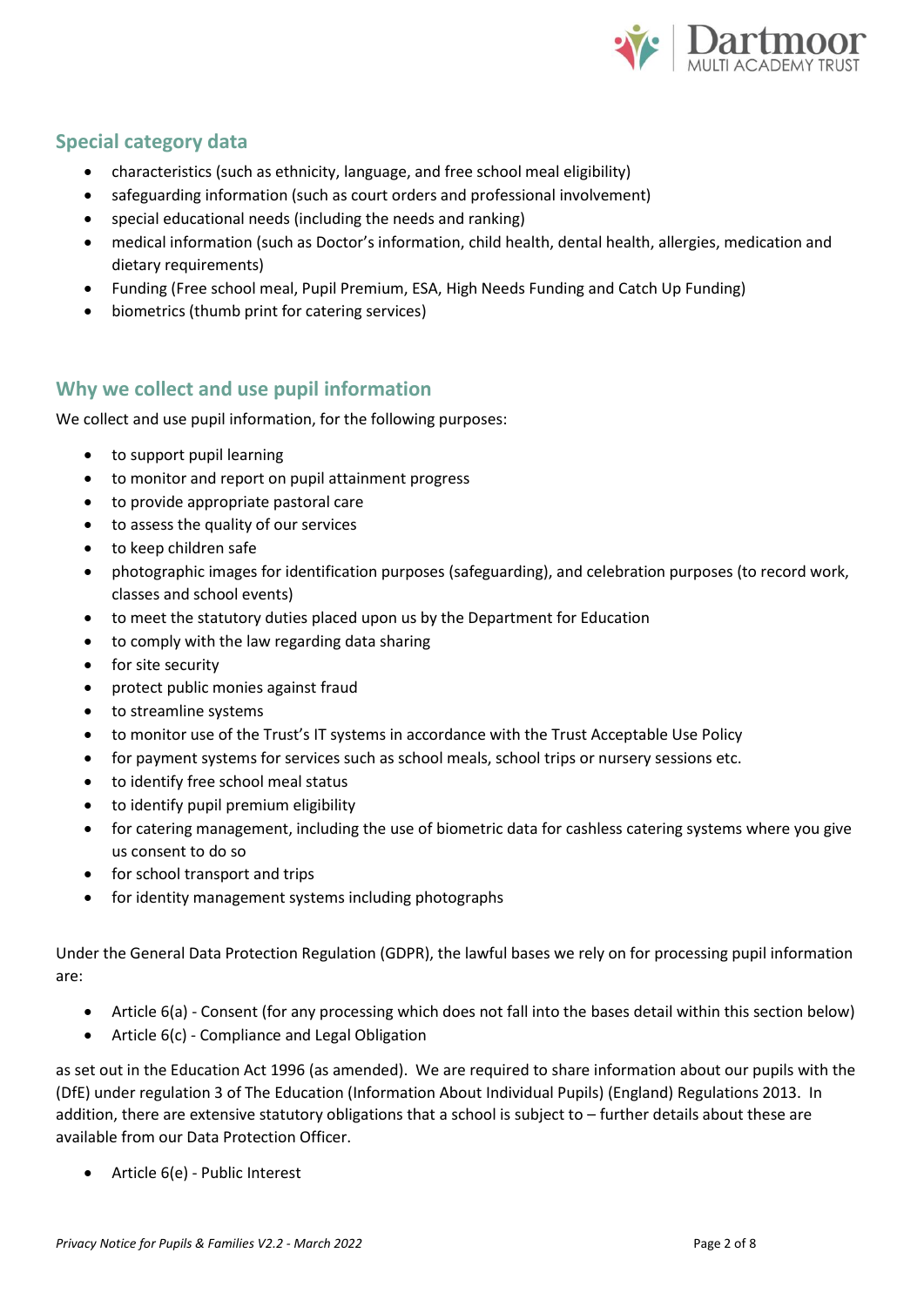

In addition, we rely on GDPR Article 9 and the Data Protection Act 2018 Schedule 1 Part 1 and Part 2 concerning any special category data (personal data that needs more protection because it is sensitive).

# **How we collect pupil information**

We collect pupil information via admission forms completed by parent/carer when a student joins our School, data collection forms, CCTV cameras, information provided by; parent/carer, the previous school/provisions, local authorities, NHS, Police, the Department for Education (DfE) and by secure file transfer Common Transfer File (CTF).

Pupil data is essential for the Schools' operational use. Whilst the majority of pupil information you provide to us is mandatory, some of it requested on a voluntary basis. We will let you know, when we ask you for data, whether you are required to provide the information and your rights in relation to this.

# **How and where we store pupil information**

We securely store pupil information on the Trust's IT network and cloud systems. Secure storage is provided for paper-based records. We hold data securely for the set amount of time shown in our data retention schedule. For more information on our data retention schedule and how we keep your data safe, please visit: <https://www.dartmoormat.org.uk/policies-and-documents.html>

We are currently following the instructions of the [Independent Inquiry into Child Sexual Abuse \(IICSA\)](https://www.iicsa.org.uk/document/guidance-note-retention-instructions-and-data-protection-requirements) which states that student records should not be destroyed until this inquiry is complete.

# **Who we share pupil information with**

We routinely share pupil information with:

- Schools that the pupils attend after leaving us
- Feeder schools
- Our Local Authority
- Other relevant local authorities
- Our Governing Body
- Youth support services/careers services (pupils aged 13+)
- **Universities**
- Employers/training providers where references are requested
- Work experience providers
- The Department for Education (DfE) Inc. Learner Record Services and the National Pupil Database
- Police
- NHS (agencies and services)/School Nurse
- External systems used by the Trust to carry out day to day processes and requirements. For example, and not limited to:
	- o Our school information management system Arbor
	- o CPOMS safeguarding and behaviour management system
	- $\circ$  School Comms (Parent Pay trading as School Gateway) our parent communication and payment systems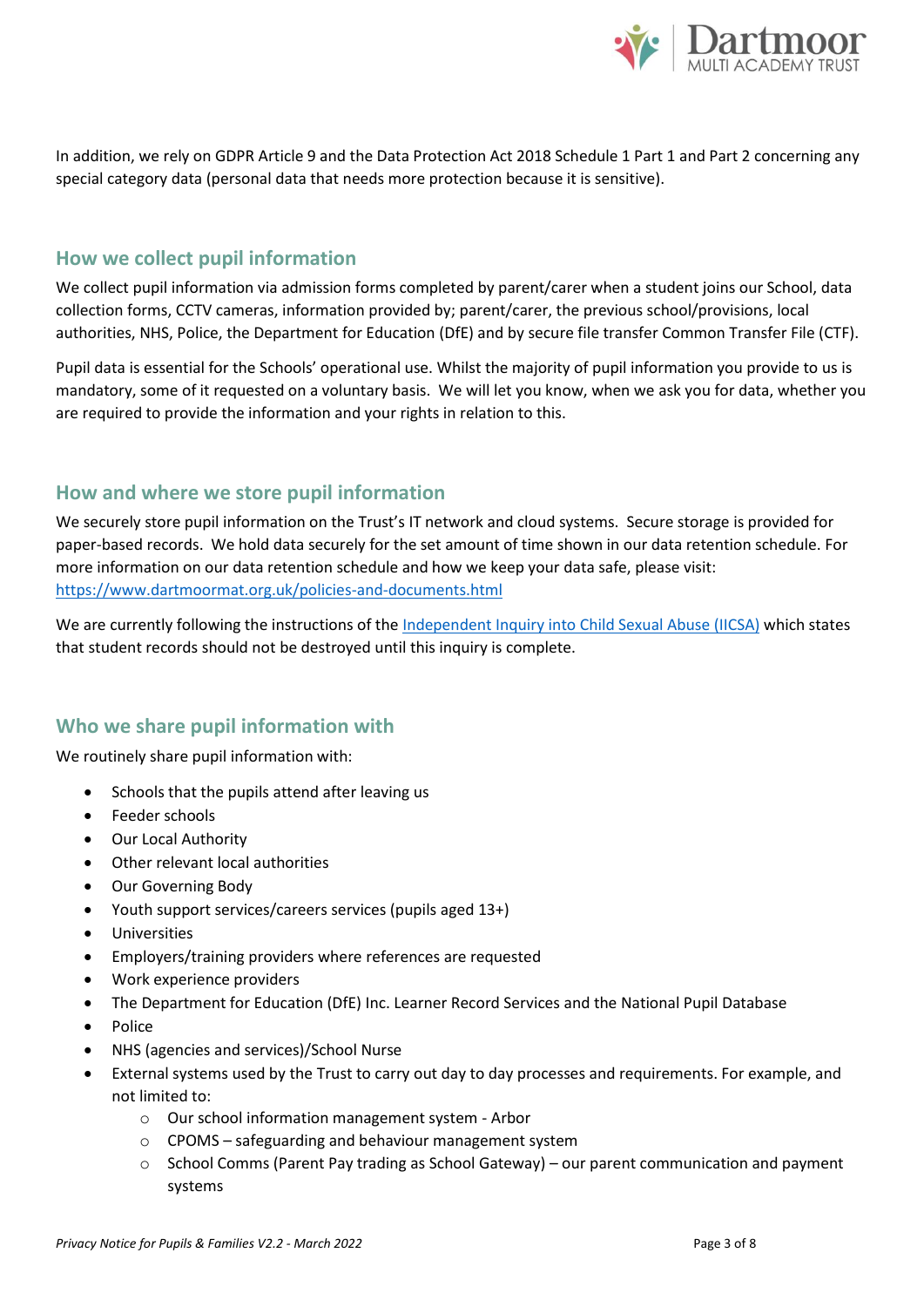

- o Devon County Council Early Years Portal to provide free childcare places for eligible 2 and 3-year olds
- o Free School Meals Eligibility Team
- o Educational Software in support of teaching and learning
- $\circ$  Assessment software in support of pupil assessment e.g. Class Charts, Accelerated Reader, Mathletics, Storybird, Speechlink, Diagnostic Questions, SPAG test, My Stickers, Tapestry.
- o Evolve our educational visits management and risk assessment software
- $\circ$  Egress Switch to provide encrypted secure file transfer within Microsoft Outlook
- o Office 365
- o Google Workspace/Google Classroom
- o Library Software to enable resources to be shared with students
- o OSHENS H&S Accident Reporting
- o Cool Milk to enable free milk for reception/ nursery pupils
- o Parents Evening Booking Systems

# **International Transfers**

In connection with the purposes identified above, your personal information may be transferred outside the UK and the European Economic Area ('EEA'), including to the United States. Where information is transferred outside the UK or EEA that is not subject to an adequacy decision by the EU Commission, information is adequately protected by EU Commission approved standard contractual clauses or a vendor's Processor Binding Corporate Rules. For more information on the transfer mechanism used, please contact us at the details set out below.

# **Why we regularly share pupil information**

We do not share information about our pupils with anyone without consent unless the law and our policies allow us to do so.

#### **Youth support services & Careers advisors**

#### **Pupils aged 13+**

Once our pupils reach the age of 13, we pass information about the pupil to our local authority so they can carry out their legal responsibilities in relation to the education or training of 13-19 year olds under section 507B of the Education Act 1996.

This enables them to provide services as follows:

- youth support services
- careers advisers

A parent or guardian can object to any information in addition to their child's name, address and date of birth being passed to their local authority or provider of youth support services by informing us. This right is transferred to the child / pupil once they reach the age 16

#### **Pupils aged 16+**

We will also share certain information about pupils aged 16+ with our local authority as they have responsibilities in relation to the education or training of 13-19 year olds under section 507B of the Education Act 1996.

This enables them to provide services as follows: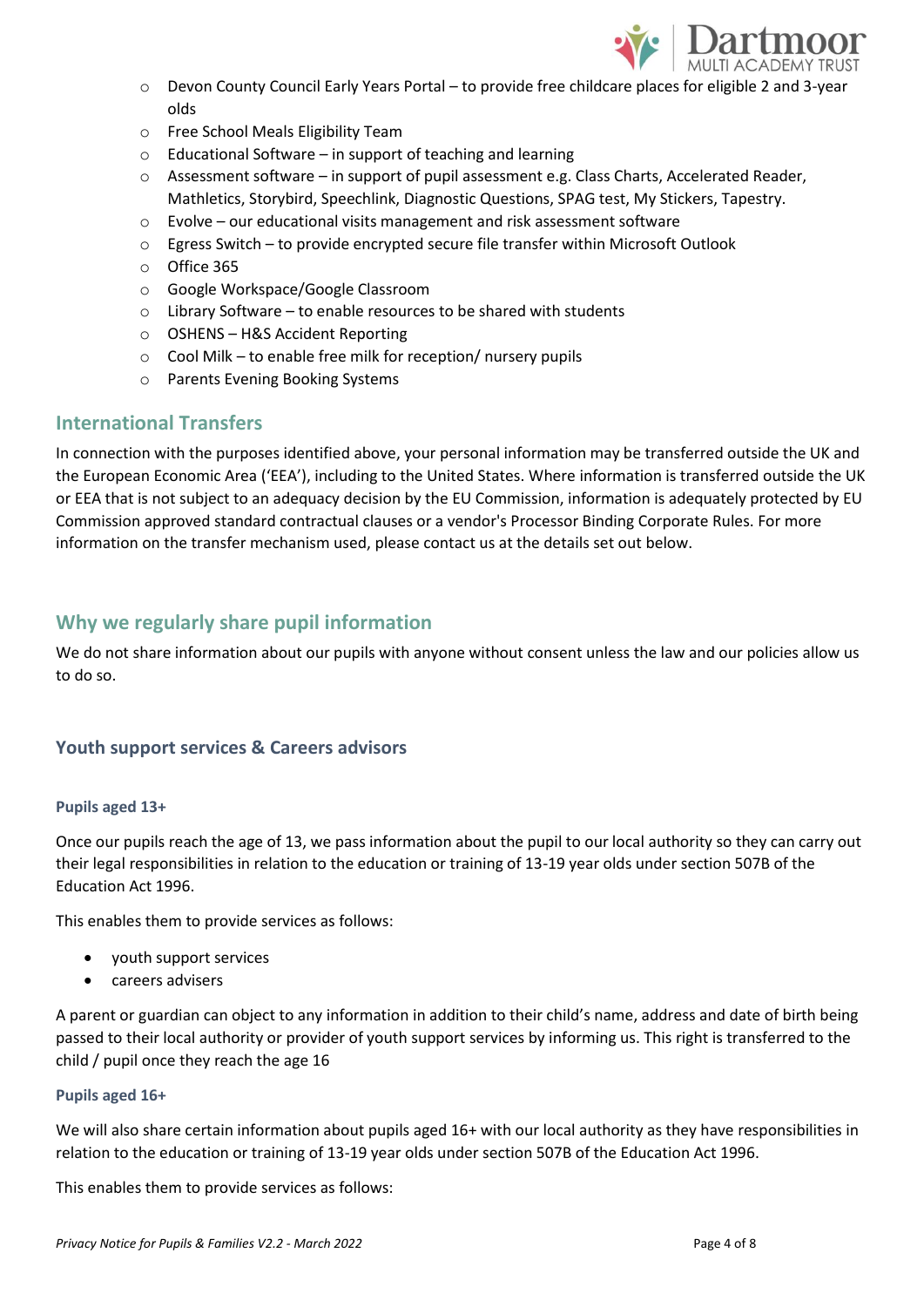

- post-16 education and training providers
- youth support services
- careers advisers

A child / pupil once they reach the age of 16 can object to only their name, address and date of birth is passed to their local authority by informing us.

#### **Department for Education**

The Department for Education (DfE) collects personal data from educational settings and local authorities via various statutory data collections. We are required to share information about our pupils with the Department for Education (DfE) either directly or via our local authority for the purpose of those data collections, under:

Regulation 5 of The Education (Information About Individual Pupils) (England) Regulations 2013.

All data is transferred securely and held by DfE under a combination of software and hardware controls, which meet the current government security policy framework.

For more information, please see 'How Government uses your data' section.

#### **Local Authorities**

We may be required to share information about our pupils with the local authority to ensure that they can conduct their statutory duties under

• the Schools Admission Code, including conducting Fair Access Panels.

# **Requesting access to your personal data, and other rights**

Under data protection law, pupils have the right to request access to information about them that we hold, and in some cases, parents can make the request on the pupil's behalf. Parents also have the right to access their child's educational record, though a parental request to see other records will be subject to the pupil's consent if they are over 13, understand the request and any implications.

You also have the right to:

- be informed about the collection and use of your personal data.
- rectification, i.e., to have inaccurate personal data rectified, or completed if it is incomplete
- erasure, often known as the 'right to be forgotten'; however this does not apply where, amongst other things, processing is necessary to comply with a legal obligation.
- restrict processing, although, as above this is a limited right.
- object; though other than for marketing purposes, this is also limited as above.
- Where we rely on your consent to process your data, you have the right to revoke that consent.
- You also have rights in relation to automated decision making and profiling, though these are not currently relevant
- Finally, the right to seek redress, either through the ICO, or through the courts

If you would like to request access to your data, or use any of the other rights listed above, please contact the school office in the first instance.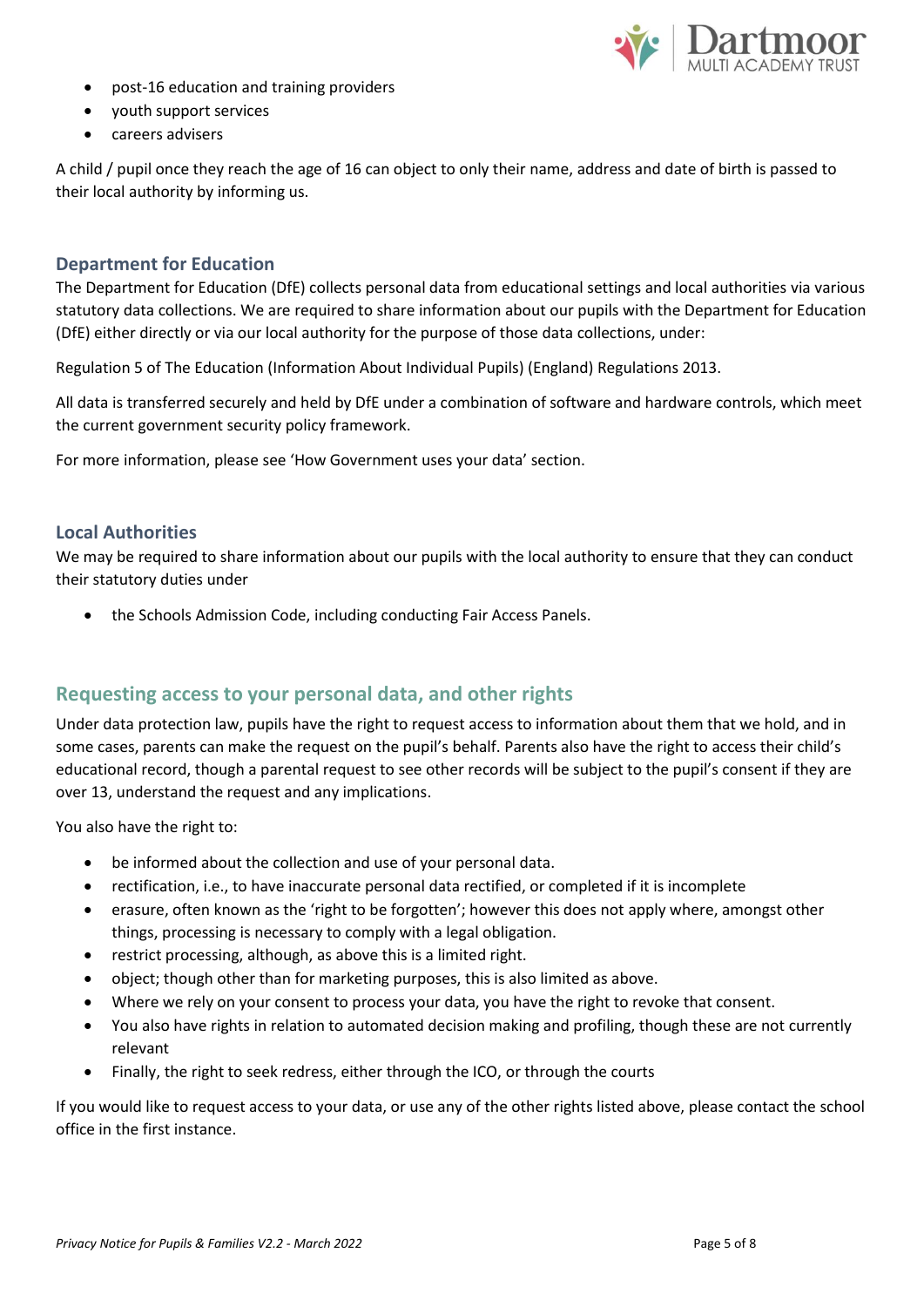

#### **How Government uses your data**

The pupil data that we lawfully share with the DfE through data collections:

- underpins school funding, which is calculated based upon the numbers of children and their characteristics in each school.
- informs 'short term' education policy monitoring and school accountability and intervention (for example, school GCSE results or Pupil Progress measures).
- supports 'longer term' research and monitoring of educational policy (for example how certain subject choices go on to affect education or earnings beyond school)

#### **Data collection requirements**

To find out more about the data collection requirements placed on us by the Department for Education (for example; via the school census) go to

<https://www.gov.uk/education/data-collection-and-censuses-for-schools>

#### **The National Pupil Database (NPD)**

Much of the data about pupils in England goes on to be held in the National Pupil Database (NPD).

The NPD is owned and managed by the Department for Education and contains information about pupils in schools in England. It provides invaluable evidence on educational performance to inform independent research, as well as studies commissioned by the Department.

It is held in electronic format for statistical purposes. This information is securely collected from a range of sources including schools, local authorities and awarding bodies.

To find out more about the NPD, go to [https://www.gov.uk/government/publications/national-pupil-database-user](https://www.gov.uk/government/publications/national-pupil-database-user-guide-and-supporting-information)[guide-and-supporting-information](https://www.gov.uk/government/publications/national-pupil-database-user-guide-and-supporting-information)

#### **Sharing by the Department**

The law allows the Department to share pupils' personal data with certain third parties, including:

- schools
- local authorities
- researchers
- organisations connected with promoting the education or wellbeing of children in England
- other government departments and agencies
- organisations fighting or identifying crime

For more information about the Department's NPD data sharing process, please visit:

<https://www.gov.uk/data-protection-how-we-collect-and-share-research-data>

Organisations fighting or identifying crime may use their legal powers to contact DfE to request access to individual level information relevant to detecting that crime. Whilst numbers fluctuate slightly over time, DfE typically supplies data on around 600 pupils per year to the Home Office and roughly 1 per year to the Police.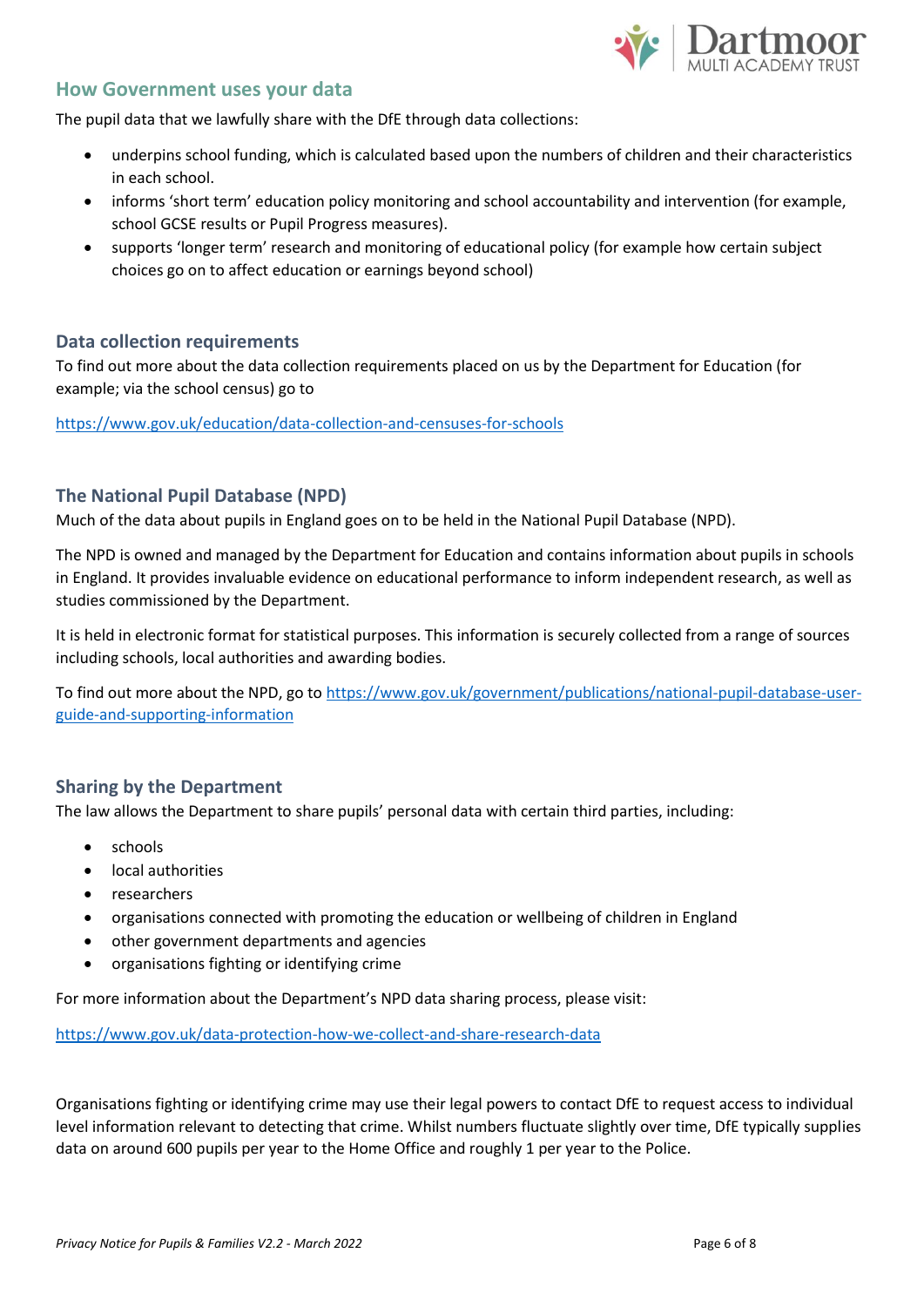

For information about which organisations the Department has provided pupil information, (and for which project) or to access a monthly breakdown of data share volumes with Home Office and the Police please visit the following website[: https://www.gov.uk/government/publications/dfe-external-data-shares](https://www.gov.uk/government/publications/dfe-external-data-shares)

#### **Learner Records Service**

The information you supply is used by the Learning Records Service (LRS). The LRS issues Unique Learner Numbers (ULN) and creates Personal Learning records across England, Wales and Northern Ireland, and is operated by the Education and Skills Funding Agency, an executive agency of the Department for Education (DfE). For more information about how your information is processed, and to access your Personal Learning Record, please refer to: <https://www.gov.uk/government/publications/lrs-privacy-notices>

### **How to find out what personal information DfE hold about you**

Under the terms of the Data Protection Act 2018, you are entitled to ask the Department:

- if they are processing your personal data
- for a description of the data they hold about you
- the reasons they're holding it and any recipient it may be disclosed to
- for a copy of your personal data and any details of its source

If you want to see the personal data held about you by the Department, you should make a 'subject access request'. Further information on how to do this can be found within the Department's personal information charter that is published at the address below:

<https://www.gov.uk/government/organisations/department-for-education/about/personal-information-charter>

To contact DfE[: https://www.gov.uk/contact-dfe](https://www.gov.uk/contact-dfe)

# **Last updated**

We may need to update this privacy notice periodically, so we recommend that you revisit this information from time to time. This version was last updated on 3<sup>rd</sup> March 2022.

# **Complaints**

If you have a concern about the way we are collecting or using your personal data or you would like to discuss anything in this privacy notice, we ask that you raise your concern with us in the first instance.

Please contact the School Office, Headteacher or School Data Protection Officer:

| <b>Data Protection Officer:</b> | <b>Education Data Hub</b>                                                           |
|---------------------------------|-------------------------------------------------------------------------------------|
| <b>DPO Email:</b>               | dpo@dmatschools.org.uk                                                              |
| <b>DPO Phone:</b>               | 01629 532888                                                                        |
| <b>DPO Address:</b>             | Room 396, North Block, County Hall, Smedley Street, Matlock, Derbyshire, DE4<br>3AG |